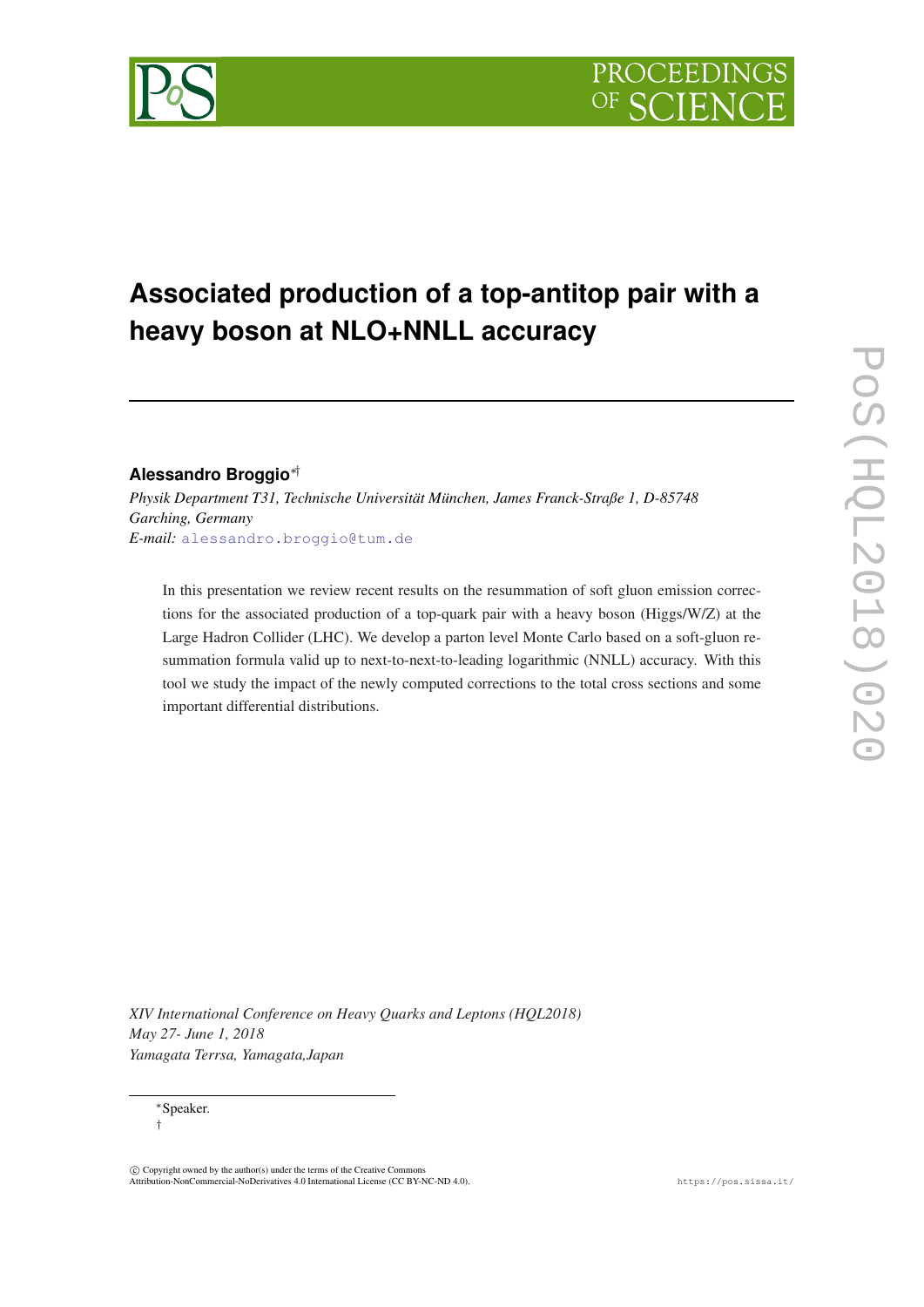## 1. Introduction

The production process of a top-antitop pair in association with a Higgs boson provides direct information on the top-quark Yukawa coupling. Indeed the tree level cross section for this process is proportional to the square of this coupling. Its precise knowledge is fundamental for verifying the origin of fermion masses and to test the SM prediction. For these reasons the measurement of this particular Higgs production mode by the experimental collaborations is one of the goals of the current run of the LHC. Very recently there has been evidence for the  $t\bar{t}H$  production channel with a first determination of the total cross section by the ATLAS collaboration  $\sigma(t\bar{t}H) = 590^{+160}_{-150}$  fb [[1](#page-5-0)] for the LHC operating at the energy of 13 TeV. This value is currently in agreement with the SM predictions. Eventual deviations of the measured cross section from the predicted SM value could be a hint of new physics. Due to the importance of this process, a long list of calculations has been performed in the past years to improve its theoretical accuracy. The next-to-leading (NLO) QCD corrections were first evaluated in [[2](#page-5-0), [3](#page-5-0)]. In more recent years NLO QCD corrections were computed using automated tools and interfaced with Monte Carlo event generators including parton shower effects [\[4,](#page-6-0) [5,](#page-6-0) [6](#page-6-0)]. Electroweak (EW) corrections for this process were computed in [\[7,](#page-6-0) [8\]](#page-7-0). NLO QCD and EW corrections considering the decay of the top quarks and off-shell effects were obtained in [\[9,](#page-7-0) [10](#page-7-0)]. The resummation of higher order soft-gluon emission corrections were considered to next-to-leading logarithmic (NLL) accuracy in the production threshold limit in [[11\]](#page-7-0) and to next-to-next-to-leading logarithmic (NNLL) accuracy in the partonic threshold limit (or "Triple Invariant Mass" kinematics limit) in [\[12,](#page-8-0) [13,](#page-8-0) [14\]](#page-8-0). Studies of the top-quark Yukawa coupling in the presence of a pseudoscalar component have been performed in [\[15](#page-8-0)] to NLO+NLL accuracy. Similar techniques were previously employed to evaluate the top-antitop [\[16](#page-8-0)] and stop-antistop [[17,](#page-8-0) [18\]](#page-8-0) production processes. The resummed computation for the top-antitop production process in the boosted regime was recently performed at NNLO+NNLL' accuracy in [\[19](#page-8-0)].

The cross sections for the associated production of a top pair with a Z or a W boson were measured at the LHC at 13 TeV both by the ATLAS [[20\]](#page-8-0) and CMS [[21\]](#page-8-0) collaborations. The *ttZ* process is particularly important since it allows to study the coupling of the *Z* boson to the top quark. This measurement tests the SM predictions and eventually constraints beyond the SM scenarios which predict a deviation from the SM value. Both the  $t\bar{t}W$  and  $t\bar{t}Z$  processes have high multiplicity finale states and, for this reason, they are considered background processes in the search for heavy particles decaying via long chains, such as supersymmetric partners. NLO QCD and EW corrections to the  $t\bar{t}W$  and  $t\bar{t}Z$  processes were computed by several groups in [\[8,](#page-7-0) [22](#page-9-0), [23](#page-9-0), [24](#page-9-0), [25](#page-9-0), [26,](#page-9-0) [27,](#page-9-0) [28,](#page-9-0) [29,](#page-9-0) [30](#page-9-0)]. The resummation of soft-gluon emission corrections to NNLL accuracy matched to NLO calculations were computed in [[31,](#page-9-0) [32](#page-9-0), [33](#page-9-0)].

This talk is based on the following papers [\[12](#page-8-0), [13](#page-8-0), [32,](#page-9-0) [33](#page-9-0)] and has the purpose to present the phenomenological impact of the resummed soft emission corrections to the total cross sections and differential distributions for the  $t\bar{t}H$ ,  $t\bar{t}W^{\pm}$ ,  $t\bar{t}Z$  production processes at the LHC. We work in the soft-collinear effective theory (SCET) framework<sup>1</sup> in Mellin space. We update some of the previously published results with the most recent experimental measurements.

<sup>&</sup>lt;sup>1</sup>See for example [\[34\]](#page-9-0) for an introduction to the effective theory methods.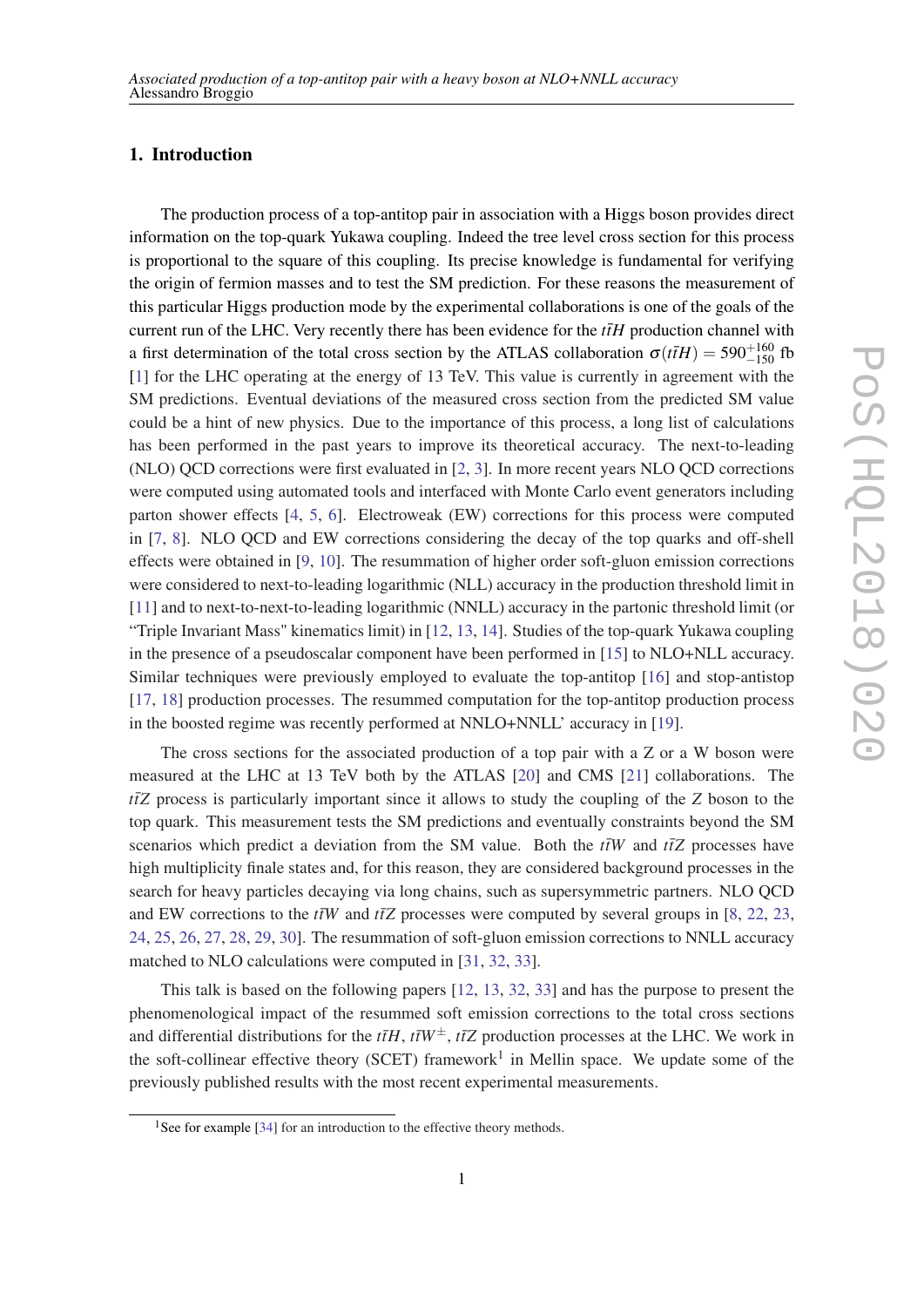#### 2. Factorization and resummation

The associated production of a top pair and a Higgs or a *Z* boson receives contributions at the lowest order in QCD from the partonic processes

$$
i(p_1) + j(p_2) \to t(p_3) + \bar{t}(p_4) + H/Z(p_5) + X,
$$

where *i*,  $j \in \{q\bar{q}, \bar{q}q, eg\}$ . *X* indicates the unobserved partonic final-state radiation. In the case of the  $t\bar{t}W$  process only the quark-initiated channel is present at the lowest order in OCD

$$
i(p_1) + j(p_2) \to t(p_3) + \bar{t}(p_4) + W^{\pm}(p_5) + X,
$$

where  $i, j \in q, \bar{q}'$ : *i* represents a light up-type quark and *j* a down-type light quark. We define two Mandelstam invariants which are relevant for our discussion

$$
\hat{s} = (p_1 + p_2)^2 = 2p_1 \cdot p_2
$$
, and  $M^2 = (p_3 + p_4 + p_5)^2$ .

These two quantities coincide at LO, but when real radiation is emitted in the final state, one can take the ratio of the invariants  $z \equiv M^2/\hat{s}$  and define the soft or partonic threshold region  $z \to 1$ . We stress that in this limit the final state radiation *X* can only be soft. The factorization formula for the QCD cross sections in the partonic threshold limit is the same for all three processes and it was first derived in [[12\]](#page-8-0) for the  $t\bar{t}H$  case

$$
\sigma(s,m_t,m_V) = \frac{1}{2s} \int_{\tau_{\text{min}}}^1 d\tau \int_{\tau}^1 \frac{dz}{\sqrt{z}} \sum_{ij} f_{ij} \left( \frac{\tau}{z}, \mu \right) \int d\text{PS}_{t\bar{t}V} \text{Tr} \left[ \mathbf{H}_{ij}(\{p\}, \mu) \mathbf{S}_{ij} \left( \frac{M(1-z)}{\sqrt{z}}, \{p\}, \mu \right) \right],
$$

where  $dPS_{t\bar{t}V}$  indicates the reduced treelevel 3-body phase space and  $V = \{H, Z, W\}$ . The symbols  $f_{ij}$  represent the partonic luminosity functions which depend on the partonic channel. The quantity *s* is the square of the hadronic center-of-mass energy and we defined  $\tau_{\text{min}} = (2m_t + m_V)^2/s$  and  $\tau = M^2/s$ . The hard functions  $H_{ij}$ , which are matrices in color space, are obtained from the colordecomposed one loop virtual corrections to the  $2 \rightarrow 3$  tree-level processes. The soft functions  $S_{ij}$ represent the color-decomposed real emission corrections in the soft limit. They depend on plus distributions in the *z* variable as well as on Dirac delta function of argument  $(1-z)$ . The precise form of the singular distributions can be found in [[12,](#page-8-0) [13](#page-8-0)]. The hard and the soft functions satisfy renormalization group equations (RGE) which are controlled by anomalous dimension matrices Γ *i j*  $H_{H,S}^{ij}$ . In order to carry out the resummation of soft-gluon emission corrections to NNLL accuracy, the hard functions, soft functions and anomalous dimensions need to be computed up to NLO in  $\alpha_s$ . The NLO soft functions and anomalous dimensions were obtained in [[31](#page-9-0), [12,](#page-8-0) [13](#page-8-0)]. They are the same for all of the three processes and they depend on the partonic channel. The hard functions are instead process dependent and receive contributions only from the one-loop virtual corrections. We evaluate these color-decomposed one-loop amplitudes by customizing the loop provider Openloops [\[35](#page-9-0)] used together with the library Collier [\[36](#page-9-0)]. The NLO hard functions for all the three processes have been cross-checked numerically by means of a modified version of Gosam [\[37](#page-9-0), [38\]](#page-9-0).

We evaluate the resummation formula in Mellin space by taking the Mellin transform of the cross section

$$
\sigma(s,m_t,m_V) = \frac{1}{2s} \int_{\tau_{\text{min}}}^1 \frac{d\tau}{\tau} \frac{1}{2\pi i} \int_{c-i\infty}^{c+i\infty} dN \tau^{-N} \sum_{ij} \widetilde{f}_{ij}(N,\mu) \int d\text{PS}_{t\bar{t}V} \widetilde{c}_{ij}(N,\mu) ,
$$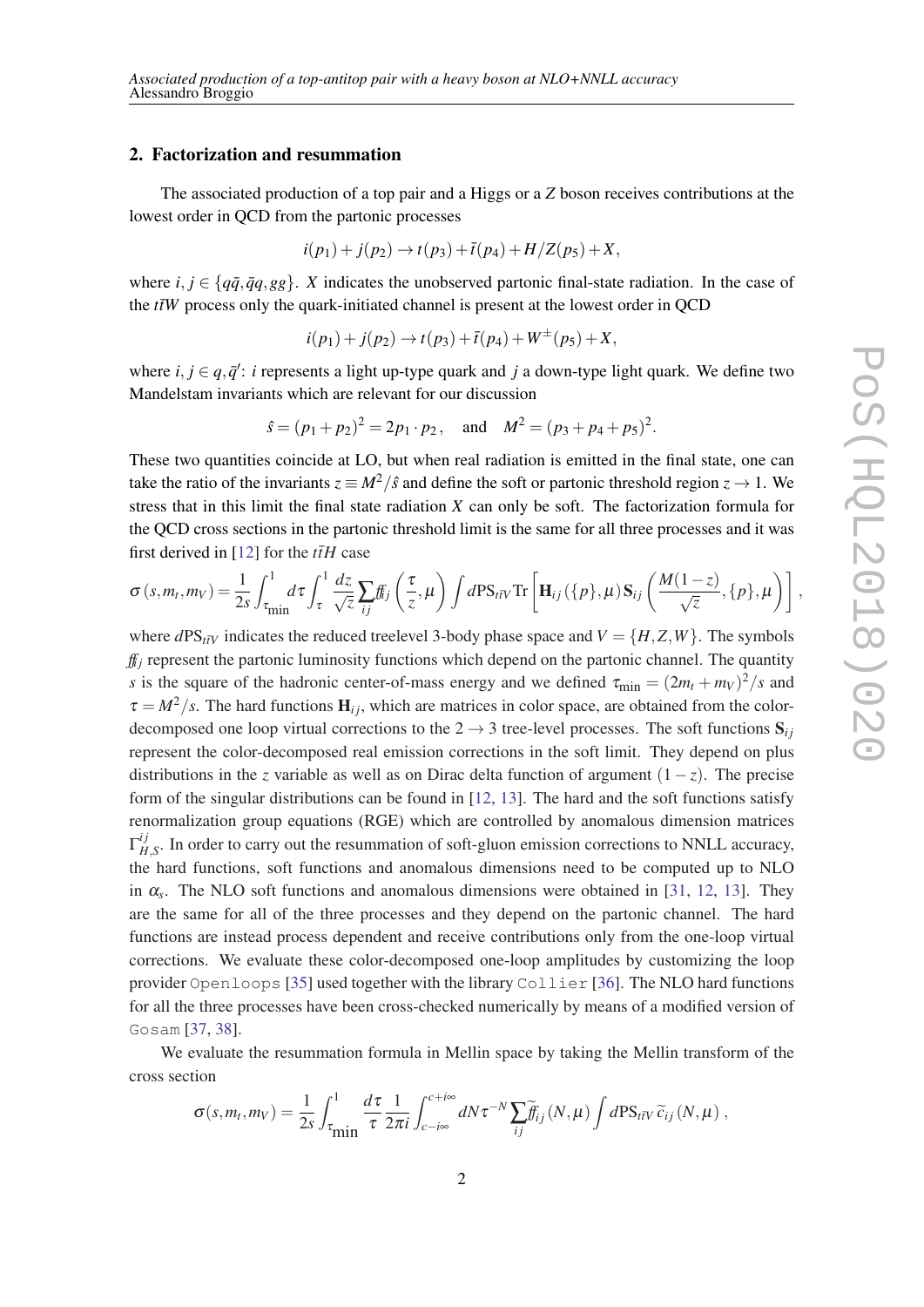where  $f_{ij}$  and  $\tilde{c}_{ij}$  are respectively the Mellin transforms of the luminosity functions and of the nonproduct of the hard and soft functions. See for exmaple [[13,](#page-8-0) [32](#page-9-0)] for more details. The partonic threshold region  $z \to 1$  corresponds to the limit  $N \to \infty$  of the Mellin variable. The hard and soft functions can be evaluated in fixed order perturbation theory at scales in which they are free from large logarithmic corrections. We indicate these scales with  $\mu_h$  (hard scale) and  $\mu_s$  (soft scale) respectively and we set their central values to  $\mu_{h,0} = M$  and  $\mu_{s,0} = M/\bar{N}$ , where  $\bar{N} = Ne^{\gamma_E}$  and  $\gamma_E = 0.57721566490153286061...$  is the Euler-Mascheroni constant. It is then possible to solve the RGEs for the hard and soft functions and evolve the hard-scattering kernel  $\tilde{c}_{ij}$  to the factorization scale  $\mu_f$  which is the scale at which the parton densities are evaluated. The expressions for the resummed hard-scattering kernels in Mellin space assume the form

$$
\widetilde{c}_{ij}(N,\mu_f) = \text{Tr}\Bigg[\widetilde{\mathbf{U}}_{ij}(\bar{N},\{p\},\mu_f,\mu_h,\mu_s)\mathbf{H}_{ij}(\{p\},\mu_h)\widetilde{\mathbf{U}}^{\dagger}_{ij}(\bar{N},\{p\},\mu_f,\mu_h,\mu_s)\widetilde{\mathbf{s}}_{ij}\left(\ln\frac{M^2}{\bar{N}^2\mu_s^2},\{p\},\mu_s\right)\Bigg],
$$

where the large logarithms of the ratio of the scales  $\mu_h$  and  $\mu_s$  are resummed by the evolution functions  $\dot{U}$ , which are also matrices in color space. Their explicit expressions can be found in [[13\]](#page-8-0). The functions  $\tilde{\mathbf{s}}_{ij}$  are the Mellin transforms of the  $\mathbf{S}_{ij}$  soft functions in momentum space.

#### 3. Numerical results

The NNLL calculations are carried out by means of an in-house parton level Monte Carlo which is used to evaluate the resummed soft-gluon emission corrections. The NLO predictions are obtained with MadGraph5\_aMC@NLO [\[39](#page-9-0)]. We employ MMHT 2014 PDFs [[40](#page-9-0)] to the correspoding perturbative order of the calculation (for fixed-order predictions) and we use NNLO PDFs for NLO+NNLL results. Our best prediction (NNLL) is matched to fixed order NLO calculations through the following matching formula to avoid double counting of contributions present in both computations

$$
\sigma^{NLO+NNLL}=\sigma^{NLO}+\left[\sigma^{NNLL}-\sigma^{approx.~NLO}\right],
$$

where  $\sigma^{approx. NLO}$  contains the  $\mathcal{O}(\alpha_s)$  leading contributions in the soft emission limit. We already discussed in the previous section the central scale choices for the hard and soft scales in the resummed calculations. In addition both fixed order and resummed computations depend on the choice of the factorization scale. We discussed in detail this scale choice in [[13,](#page-8-0) [32\]](#page-9-0) and we adopt the dynamical scale  $\mu_f = M/2$ . In fixed order calculations the uncertainty related to the particular choice of  $\mu_f$  is estimated by varying this scale in the interval  $\mu_f \in [\mu_{f,0}/2, 2\mu_{f,0}]$ . Resummed results also depend on the scales  $\mu_h$  and  $\mu_s$ , hence the scale uncertainty is evaluated by varying separately all three scales around their central values in the interval  $\mu_i \in [\mu_{i,0}/2,2\mu_{i,0}]$  for  $i \in \{h, s, f\}$  and by finally combining them in quadrature (for details see [\[33](#page-9-0)]).

Table [1](#page-4-0) contains the total cross section values for the three processes at NLO and NLO+NNLL accuracy. The latter ones are the main results presented in this talk. By looking at the NLO+NNLL predictions for the  $t\bar{t}H$  and  $t\bar{t}Z$  processes we notice that, for this particular choice of the factorization scale, the central value of the cross sections is increased with respect to the NLO calculations while for the  $t\bar{t}W^{\pm}$  processes the central value is slightly decreased. In all three cases the uncertainty bands at NLO+NNLL overlap nicely with the lower accuracy predictions and the central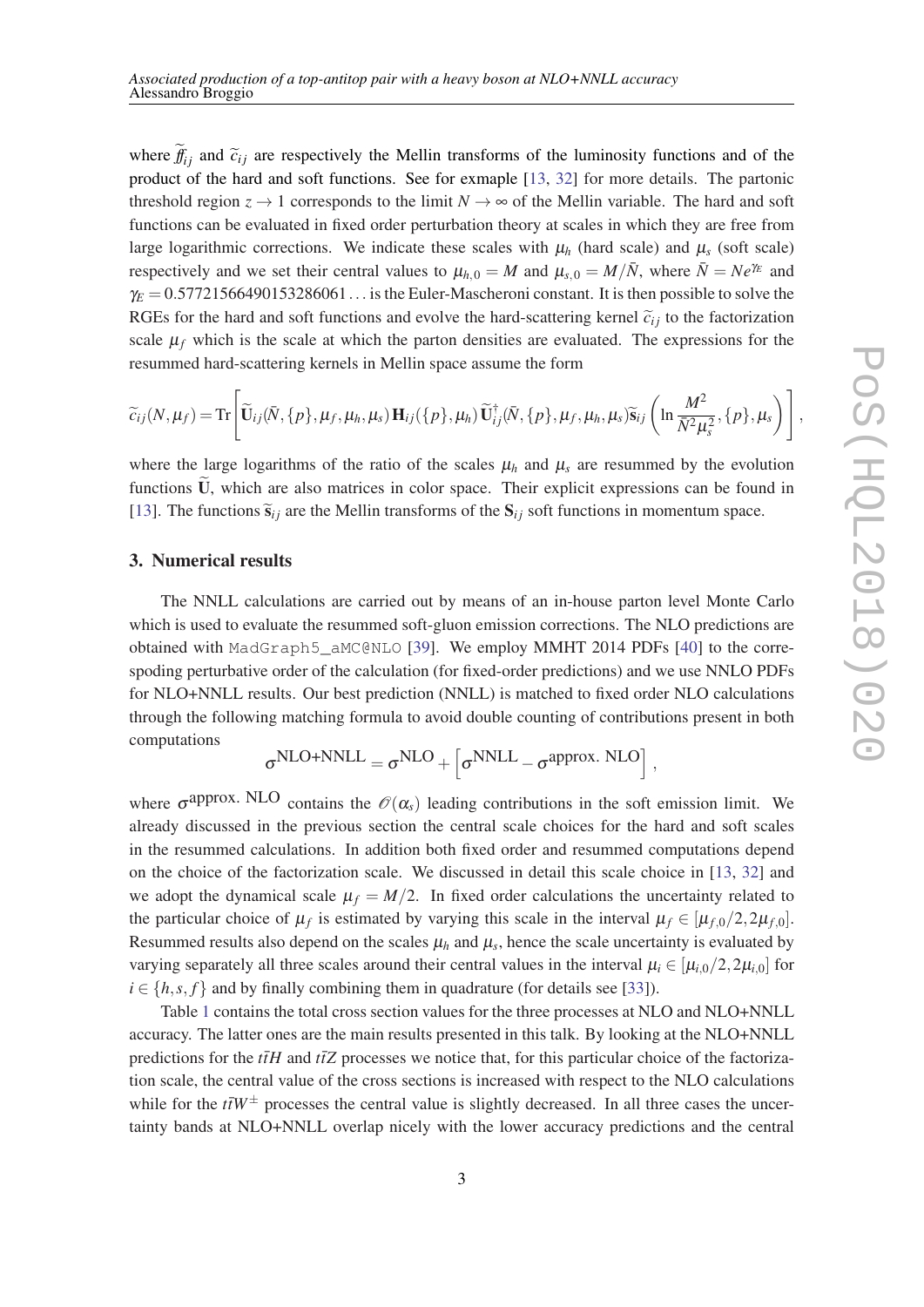<span id="page-4-0"></span>

| Associated production of a top-antitop pair with a heavy boson at NLO+NNLL accuracy |  |  |
|-------------------------------------------------------------------------------------|--|--|
| Alessandro Broggio                                                                  |  |  |

| pert. order | process            | PDF order   | $\sigma$ [fb]           |
|-------------|--------------------|-------------|-------------------------|
| <b>NLO</b>  | tīH                | <b>NLO</b>  | $474.8^{+47.2}_{-51.9}$ |
| NLO+NNLL    | tīH                | <b>NNLO</b> | $486.4^{+29.9}_{-24.5}$ |
| <b>NLO</b>  | $t\bar{t}W^+$      | <b>NLO</b>  | $356.3^{+43.7}_{-39.5}$ |
| NLO+NNLL    | tī $W^+$           | <b>NNLO</b> | $341.0^{+23.1}_{-13.6}$ |
| <b>NLO</b>  | $t\bar{t}W^-$      | <b>NLO</b>  | $182.2_{-20.4}^{+23.1}$ |
| NLO+NNLL    | $t\overline{t}W^-$ | <b>NNLO</b> | $177.1^{+12.0}_{-6.9}$  |
| <b>NLO</b>  | $t\overline{t}Z$   | <b>NLO</b>  | $728.3^{+93.8}_{-90.3}$ |
| NLO+NNLL    | tīZ                | <b>NNLO</b> | $777.8^{+61.3}_{-65.2}$ |

Table 1: Total cross section for  $t\bar{t}H$ ,  $t\bar{t}W^{\pm}$  and  $t\bar{t}Z$  production at the LHC with  $\sqrt{s} = 13$  TeV and MMHT 2014 PDFs. The default value of the factorization scale is  $\mu_{f,0} = M/2$ , and the uncertainties are estimated through variations of this scale together with the resummation scales  $\mu_s$  and  $\mu_h$ .

values fall within the NLO bands. In Figure [1](#page-5-0) we graphically compare our theoretical calculations with the most recent CMS measurements [[21\]](#page-8-0) of the cross sections for the  $t\bar{t}W$  and  $t\bar{t}Z$  processes. The green cross corresponds to the NLO calculations while the red cross represents instead the NLO+NNLL calculations, both including scale variation uncertainties. The light red and light blue bands correspond respectively to the experimental determinations (including statistical and systematic uncertainties) of the  $t\bar{t}W$  and  $t\bar{t}Z$  cross sections. We find agreement between the theory predictions and the measurements considering that PDFs uncertainties are not taken into account in the comparisons.

In Figures [2](#page-6-0) (and [3](#page-7-0)) we present four important differential distributions for the  $t\bar{t}H$  (and  $t\bar{t}Z$ ) processes (similar plots are available for the  $t\bar{t}W^{\pm}$  processes). In particular we compute the invariant mass distribution of the three heavy particles in the final state, the invariant mass of the  $t\bar{t}$ system, the  $p_T$  of the top quark and the  $p_T$  of the heavy boson. We compare our best predictions to the fixed-order NLO calculations of the same observable. The central values of the NLO+NNLL results are slightly larger than the central values of the NLO calculations in all bins. As expected, this effect is even more enhanced in the tails of the *M* and  $M<sub>t</sub>$ <sup> $\bar{t}$ </sup> distributions. We also find that the scale uncertainty is nicely reduced after including the soft gluon resummation corrections. Moreover the NLO+NNLL error bands are usually contained in the upper part of the NLO uncertainty bands. This particular feature is common to all of the three processes.

In Figure [4](#page-8-0) we show some preliminary results of the "complete NLO"+NNLL calculations for the  $t\bar{t}W^+$  process. The "complete NLO" includes both QCD and EW corrections at fixed-order in perturbation theory. EW effects can be large for this particular process since at LO there are no gluon-initiated subprocesses.

#### 4. Conclusions

In this talk we present recent results on the resummation of soft gluon emission corrections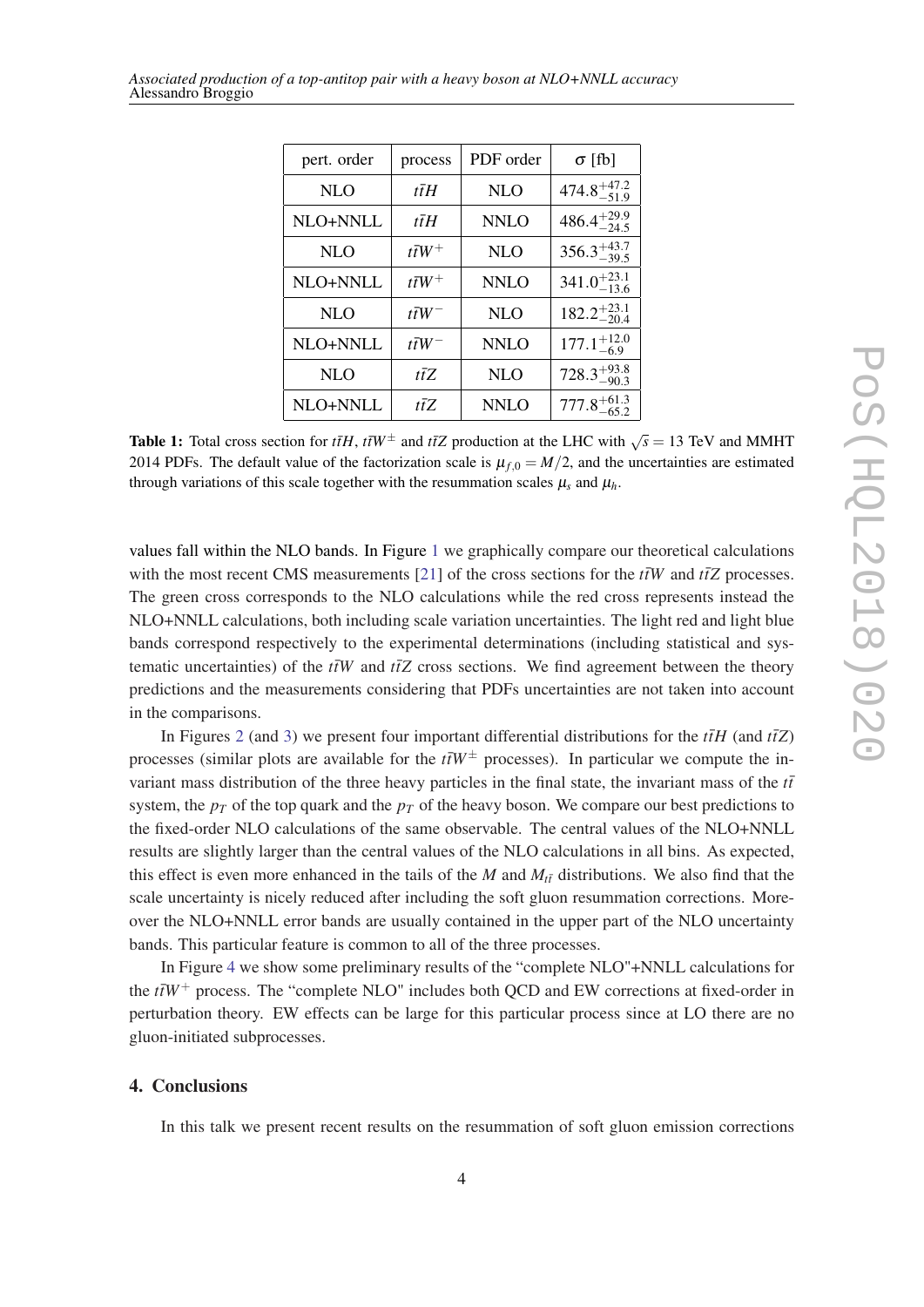<span id="page-5-0"></span>

Figure 1: Total cross section at NLO (green cross) and NLO+NNLL (red cross) compared to the CMS measurements at 13 TeV [[21\]](#page-8-0) (light blue and pink bands).

for the production of a top-quark pair in association with a heavy boson  $(H, Z, W)$  at the LHC. The resummation was implemented to NNLL accuracy in the partonic threshold limit. Numerical predictions for the cross sections and the differential distributions were obtained by means of an in-house parton level Monte Carlo program. We found that the impact on the central value of the cross sections is moderate for the particular choice of the factorization scale made in this work. In addition, the residual perturbative uncertainty of the NLO+NNLL calculations (obtained by varying the hard, soft and factorization scales) is smaller than the NLO scale uncertainty.

We plan to extend our work in different directions. We are currently working on combining the most up-to-date QCD predictions (at NLO+NNLL accuracy) together with the EW corrections for this class of processes. The goal is to obtain the most complete determinations for the total cross sections and some important differential distributions in the SM. Another interesting extension in the spirit of [\[41](#page-9-0)] would be the inclusion of decay products of the heavy final state particles in the narrow width approximation. In this way it would be possible to apply kinematic cuts directly on the momenta of the detected particles.

### References

- [1] The ATLAS collaboration, "Evidence for the associated production of the Higgs boson and a top quark pair with the ATLAS detector," ATLAS-CONF-2017-077.
- [2] W. Beenakker, S. Dittmaier, M. Kramer, B. Plumper, M. Spira, and P. M. Zerwas, *NLO QCD corrections to t anti-t H production in hadron collisions*, *Nucl. Phys.* B653 (2003) 151–203, [[hep-ph/0211352](http://arxiv.org/abs/hep-ph/0211352)].
- [3] S. Dawson, C. Jackson, L. H. Orr, L. Reina, and D. Wackeroth, *Associated Higgs production with top quarks at the large hadron collider: NLO QCD corrections*, *Phys. Rev.* D68 (2003) 034022, [[hep-ph/0305087](http://arxiv.org/abs/hep-ph/0305087)].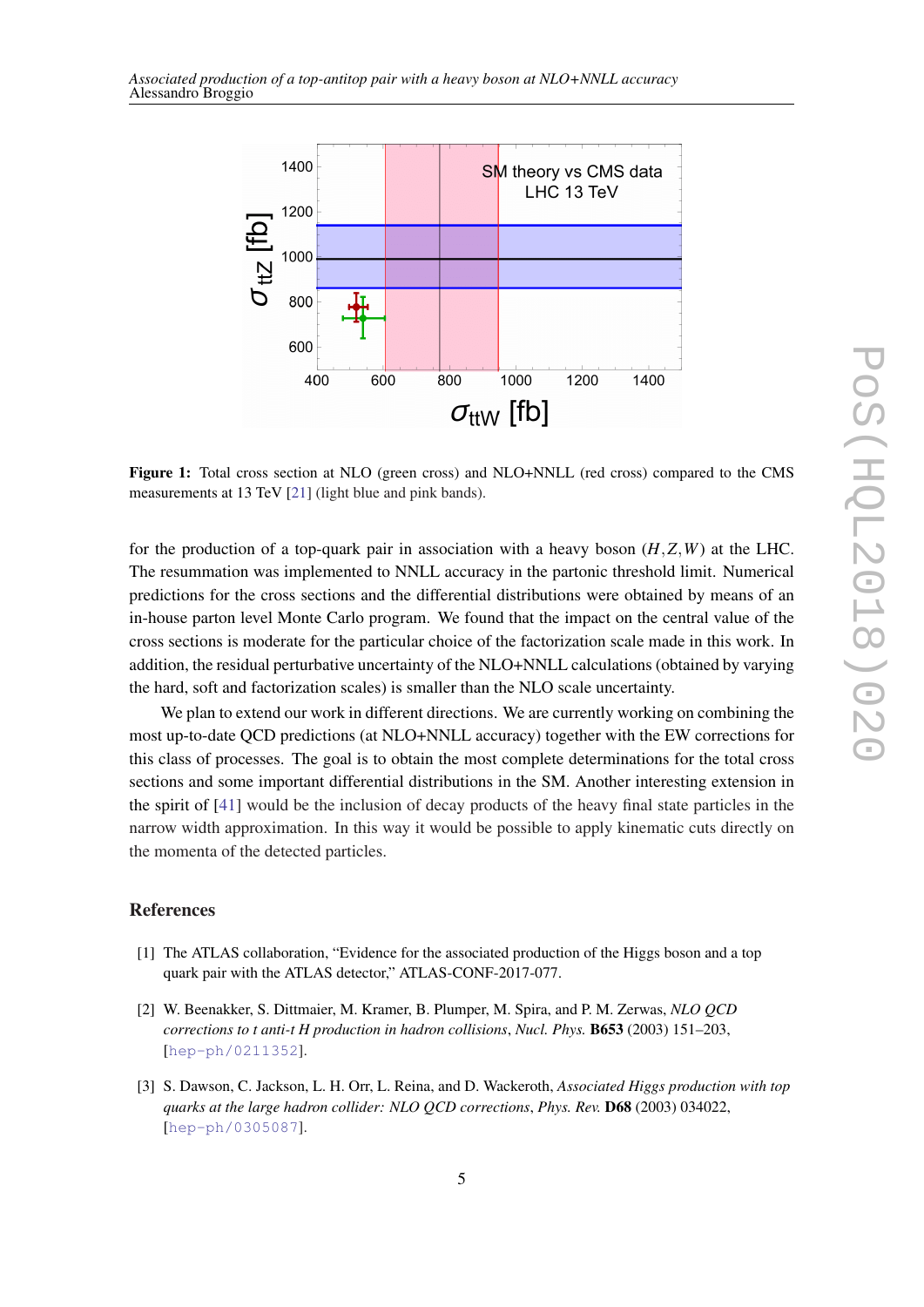<span id="page-6-0"></span>



Figure 2: Differential distributions for *tH* production at NLO+NNLL (blue band) compared to the NLO calculation (red band). The uncertainty bands are generated through scale variations of  $\mu_f$ ,  $\mu_s$  and  $\mu_h$  as explained in [[13\]](#page-8-0).

- [4] R. Frederix, S. Frixione, V. Hirschi, F. Maltoni, R. Pittau, and P. Torrielli, *Scalar and pseudoscalar Higgs production in association with a top-antitop pair*, *Phys. Lett.* B701 (2011) 427–433, [[arXiv:1104.5613](http://arxiv.org/abs/1104.5613)].
- [5] M. V. Garzelli, A. Kardos, C. G. Papadopoulos, and Z. Trocsanyi, *Standard Model Higgs boson production in association with a top anti-top pair at NLO with parton showering*, *Europhys. Lett.* 96 (2011) 11001, [[arXiv:1108.0387](http://arxiv.org/abs/1108.0387)].
- [6] H. B. Hartanto, B. Jager, L. Reina, and D. Wackeroth, *Higgs boson production in association with top quarks in the POWHEG BOX*, *Phys. Rev.* D91 (2015), no. 9 094003, [[arXiv:1501.0449](http://arxiv.org/abs/1501.0449)].
- [7] Y. Zhang, W.-G. Ma, R.-Y. Zhang, C. Chen, and L. Guo, *QCD NLO and EW NLO corrections to tfH production with top quark decays at hadron collider*, *Phys. Lett.* B738 (2014) 1–5, [[arXiv:1407.1110](http://arxiv.org/abs/1407.1110)].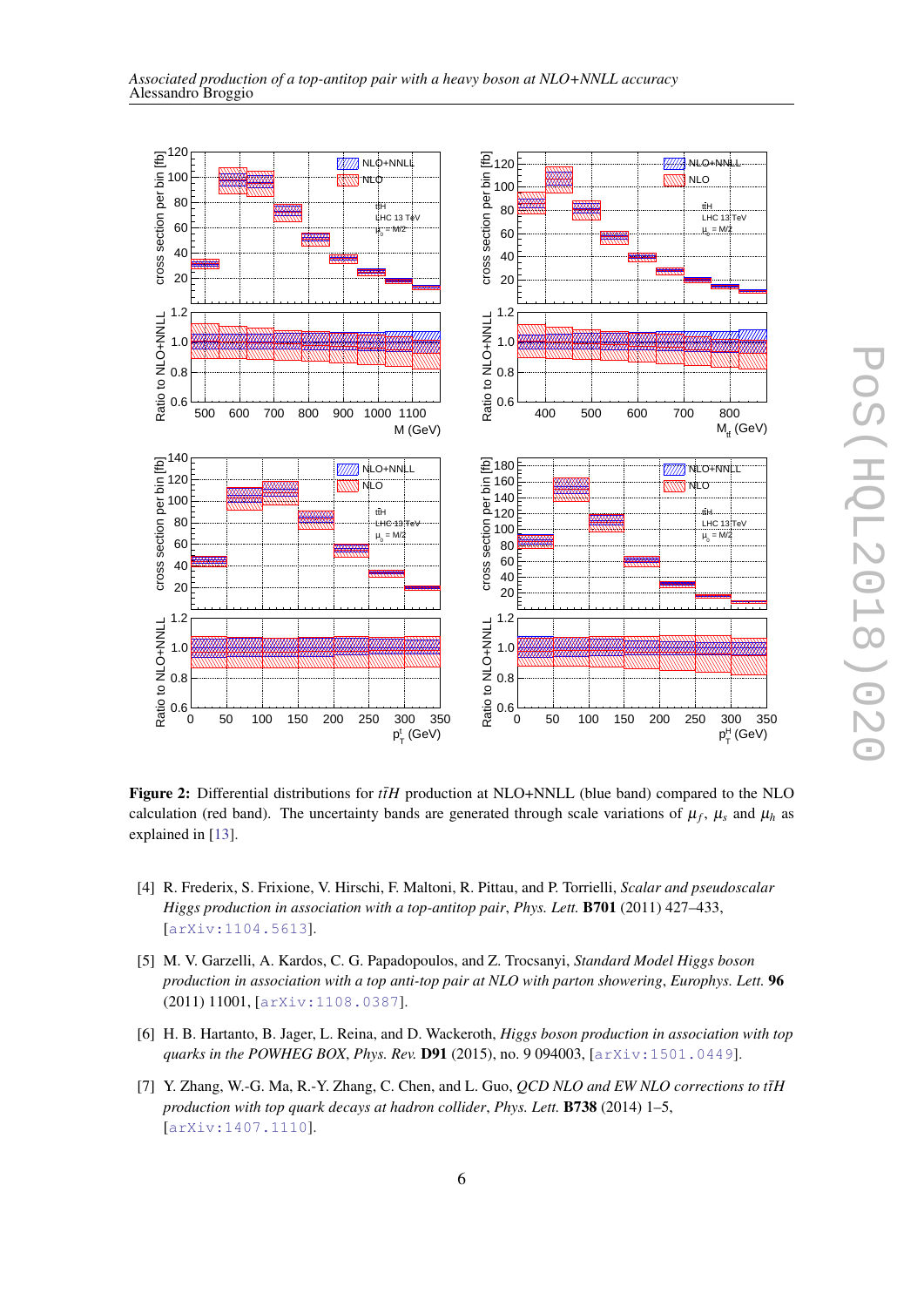<span id="page-7-0"></span>



Figure 3: Differential distributions for  $t\bar{t}Z$  production with  $\mu_{f,0} = M/2$  at NLO+NNLL (blue band) compared to the NLO calculation (red band). The uncertainty bands are generated through scale variations of  $\mu_f$ ,  $\mu_s$  and  $\mu_h$  as explained in [[33\]](#page-9-0).

- [8] S. Frixione, V. Hirschi, D. Pagani, H. S. Shao, and M. Zaro, *Electroweak and QCD corrections to top-pair hadroproduction in association with heavy bosons*, *JHEP* 06 (2015) 184, [[arXiv:1504.0344](http://arxiv.org/abs/1504.0344)].
- [9] A. Denner and R. Feger, *NLO QCD corrections to off-shell top-antitop production with leptonic decays in association with a Higgs boson at the LHC*, *JHEP* 11 (2015) 209, [[arXiv:1506.0744](http://arxiv.org/abs/1506.0744)].
- [10] A. Denner, J. N. Lang, M. Pellen and S. Uccirati, *Higgs production in association with off-shell top-antitop pairs at NLO EW and QCD at the LHC*, JHEP 1702, 053 (2017), [[arXiv:1612.07138](http://arxiv.org/abs/1612.07138)].
- [11] A. Kulesza, L. Motyka, T. Stebel, and V. Theeuwes, *Soft gluon resummation for associated ttH production at the LHC*, *JHEP* 03 (2016) 065, [[arXiv:1509.0278](http://arxiv.org/abs/1509.0278)].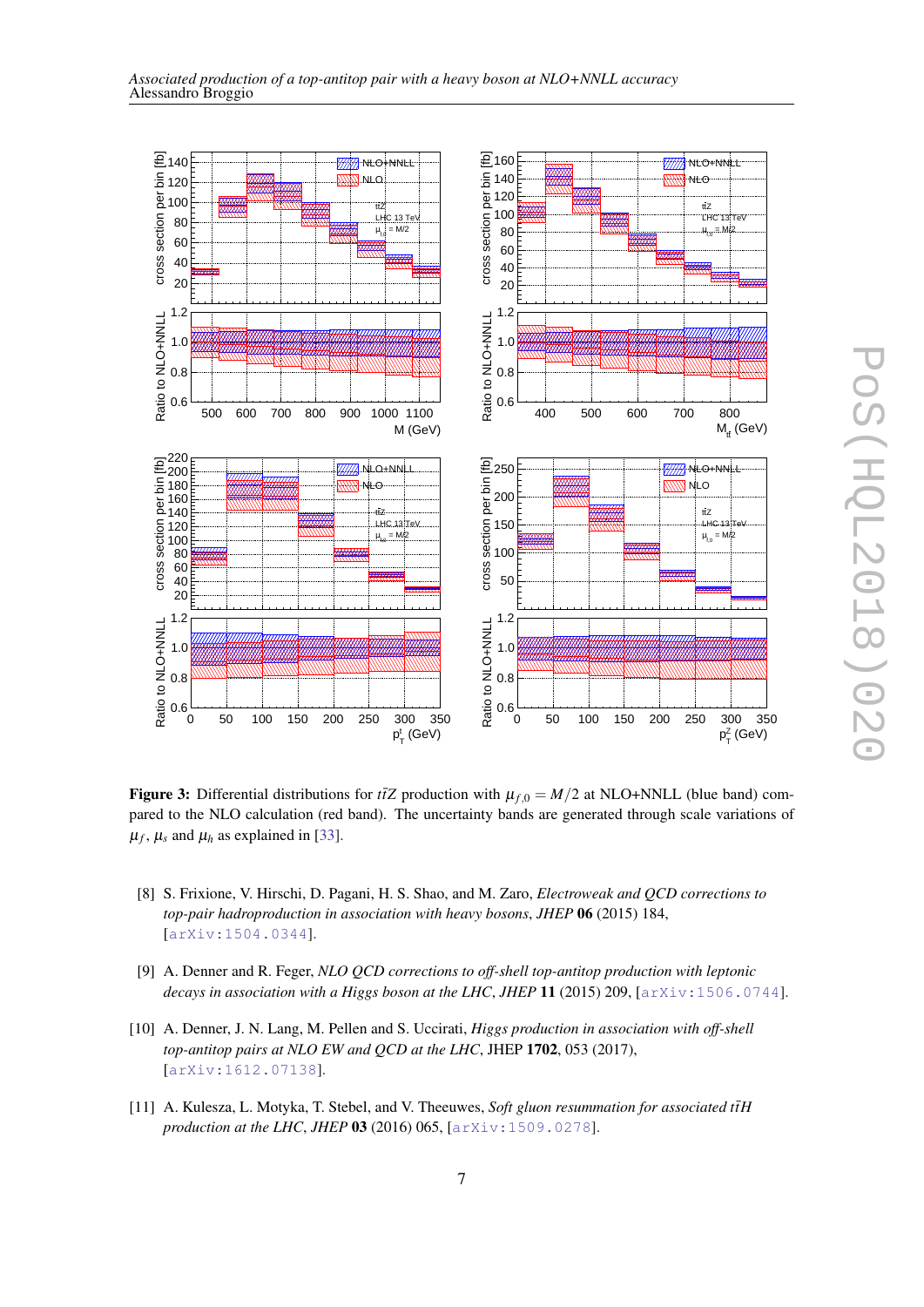<span id="page-8-0"></span>



Figure 4: Differential distributions for  $t\bar{t}W^+$  production with  $\mu_{f,0} = M/2$  including the "complete" NLO"+NNLL corrections. In this figure NLO corresponds to "complete NLO" while NLOQCD corresponds only to the QCD corrections. The uncertainty bands are generated through scale variations of  $\mu_f$ ,  $\mu_s$ and  $\mu_h$  as explained in [\[33](#page-9-0)].

- [12] A. Broggio, A. Ferroglia, B. D. Pecjak, A. Signer, and L. L. Yang, *Associated production of a top pair and a Higgs boson beyond NLO*, *JHEP* 03 (2016) 124, [[arXiv:1510.0191](http://arxiv.org/abs/1510.0191)].
- [13] A. Broggio, A. Ferroglia, B. D. Pecjak and L. L. Yang, *NNLL resummation for the associated production of a top pair and a Higgs boson at the LHC*, JHEP 1702 (2017) 126, [[arXiv:1611.00049](http://arxiv.org/abs/1611.00049)].
- [14] A. Kulesza, L. Motyka, T. Stebel and V. Theeuwes, *Associated tiH production at the LHC*: *theoretical predictions at NLO+NNLL accuracy*, [[arXiv:1704.03363](http://arxiv.org/abs/1704.03363)].
- [15] A. Broggio, A. Ferroglia, M. C. N. Fiolhais and A. Onofre, *Pseudoscalar couplings in ttH production* ¯ *at NLO+NLL accuracy*, Phys. Rev. D 96 (2017) no.7, 073005, [[arXiv:1707.01803](http://arxiv.org/abs/1707.01803)].
- [16] V. Ahrens, A. Ferroglia, M. Neubert, B. D. Pecjak and L. L. Yang, JHEP 1009, 097 (2010) doi:10.1007/JHEP09(2010)097 [arXiv:1003.5827 [hep-ph]].
- [17] A. Broggio, A. Ferroglia, M. Neubert, L. Vernazza and L. L. Yang, JHEP 1307, 042 (2013) doi:10.1007/JHEP07(2013)042 [arXiv:1304.2411 [hep-ph]].
- [18] A. Broggio, A. Ferroglia, M. Neubert, L. Vernazza and L. L. Yang, JHEP 1403, 066 (2014) doi:10.1007/JHEP03(2014)066 [arXiv:1312.4540 [hep-ph]].
- [19] M. Czakon, A. Ferroglia, D. Heymes, A. Mitov, B. D. Pecjak, D. J. Scott, X. Wang and L. L. Yang, JHEP 1805, 149 (2018) doi:10.1007/JHEP05(2018)149 [arXiv:1803.07623 [hep-ph]].
- [20] G. Aad et al. [ATLAS Collaboration], JHEP 1511 (2015) 172 doi:10.1007/JHEP11(2015)172 [arXiv:1509.05276 [hep-ex]].
- [21] CMS Collaboration, CMS-PAS-TOP-17-005.